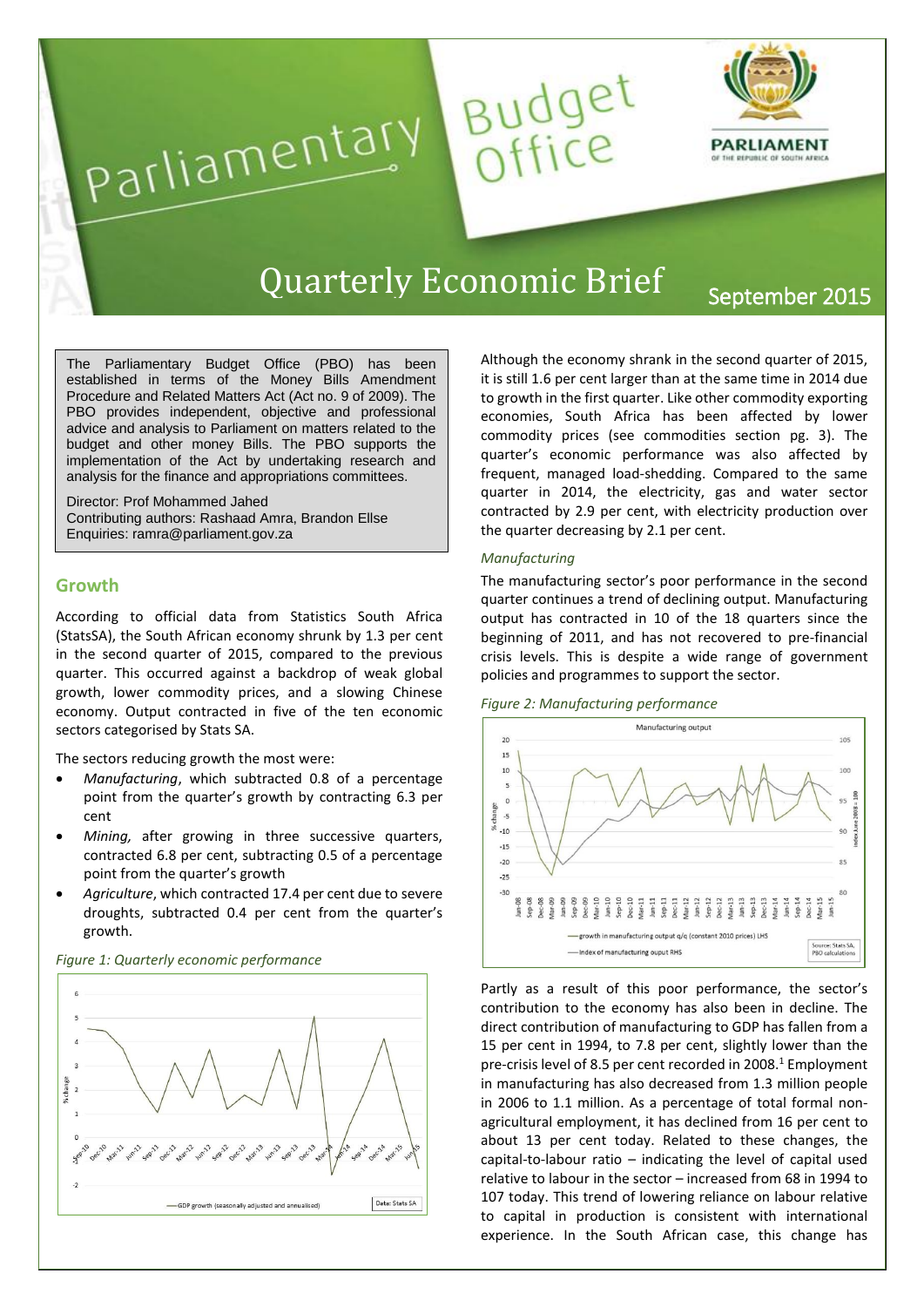occurred at the same time as labour costs have increased. The average wage in the manufacturing sector has increased by over 65 per cent in real terms since 2004.

#### *Mining*

The contraction of the mining sector by 6.8 per cent in the second quarter is the third quarterly contraction in mining since the beginning of 2014. The mining sector has contracted by an average of 0.25 per cent a year between 2008 and 2014. The sector has been adversely affected by lower commodity prices (platinum, for which South Africa is the largest exporter, is at a 6 year low), prolonged work stoppages and irregular electricity supply.





The industry has undergone significant changes over the past two decades. In 1994 over half the Rand value of mining output was from gold, while commodities such as iron ore and coal accounted for less than 3 per cent and 12 per cent respectively. Today, gold's share has declined to 15 per cent of mining production, while iron ore (16%), coal (13%) and platinum group metals (21%) comprise about half. As is the case with manufacturing, mining's direct contribution to the economy has fallen from over 14 per cent in 1994, to about 8 per cent today.

### *Household consumption and growth*

The retail sector contracted 0.35 per cent contraction in the second quarter of 2015. The sector's performance has been modest over the past two years, compared to the previous five years where it grew by an average of 2.5 per cent per year. Consumption expenditure by households plays an important role in the South African economy, comprising around 60 per cent of gross domestic expenditure. As consumer spending is financed through income or borrowing, employment and credit extension to households are important determinants of household consumption. Credit extension to households grew by a modest 3.4 per cent year-on-year in the second quarter. This may be partly attributable to low employment growth, high levels of household indebtedness and stricter lending criteria. Slowing credit extension has, however, possibly contributed to an improvement in the ratio of household assets to liabilities (from 4.3 in 2008, to 5.5 last year).

# **Employment**

According to estimates from the Quarterly Labour Force Survey (QLFS) the official unemployment rate in the second quarter of 2015 was 25 per cent, lower than the first quarter's rate of 26.4 per cent. The broad unemployment rate, which includes discouraged job-seekers, is estimated at 36.7 per cent - 1.1 per cent lower than the previous quarter. The QLFS estimates indicate that over the past 12 months, the informal sector added more jobs (282 000) than the formal sector (80 000). While the second quarter results suggest an improvement in the labour market, like other survey statistics these estimates are subject to certain errors. Future estimates will reveal whether the estimated decline in unemployment accurately reflects labour market changes.

#### *Table 1: Key labour statistics*

|                                               | 2Q 2014                                                       | 1Q 2015 | 2Q 2015 |  |
|-----------------------------------------------|---------------------------------------------------------------|---------|---------|--|
| Labour Force ('000s)                          | 20 248                                                        | 20 994  | 20887   |  |
| Employed                                      | 15 0 94                                                       | 15 459  | 15 657  |  |
| Unemployed - official                         | 5 1 5 4                                                       | 5 5 3 5 | 5 2 3 0 |  |
| Unemployed - broad*                           |                                                               |         |         |  |
| Not economically active ('000s)               | 15 0 84                                                       | 14 805  | 15 068  |  |
| Discouraged work-seekers                      | 2419                                                          | 2 3 9 7 | 2434    |  |
| Other                                         | 12 6 65                                                       | 12 408  | 12633   |  |
| Unemployment rate - official (%)              | 25.5                                                          | 26.4    | 25.0    |  |
| Unemployment rate - broad* (%)                | 37.4                                                          | 37.8    | 36.7    |  |
|                                               | *The broad unemployment rate includes discouraged job-seekers |         |         |  |
| Data: Stats SA, Quarterly Labour Force Survey |                                                               |         |         |  |
|                                               |                                                               |         |         |  |

# **Inflation**

Headline inflation – as measured by the consumer price index (CPI) for urban areas – has continued its downward trend over the past 12 months. This decrease in the rate at which prices are growing is mainly attributable to the significant decline in oil prices since mid-2014. When petrol is excluded from the calculation, inflation is 1 - 2 per cent higher. While inflation is currently within the Reserve Bank's target range of 3 - 6 per cent, the Reserve Bank expects inflation to increase above 6 per cent in the first two quarters of 2016.

*Figure 4: Inflation and monetary policy*



At its July meeting, the Reserve Bank's Monetary Policy Committee (MPC) increased interest rates by 25 basis points to 6 per cent (the prime lending rate is 9.5%). It noted that domestic inflation was not to the result of excessive demand in the South African economy. Instead, one of the key reasons given by the MPC for its decision was the Rand's weakness and volatility. Between April and September, the Rand depreciated 12 per cent against the US dollar, with significant fluctuations. External factors affecting the Rand include declining commodity prices, volatility in Chinese stock

**2** | Quarterly Economic Brief - *Parliamentary Budget Office*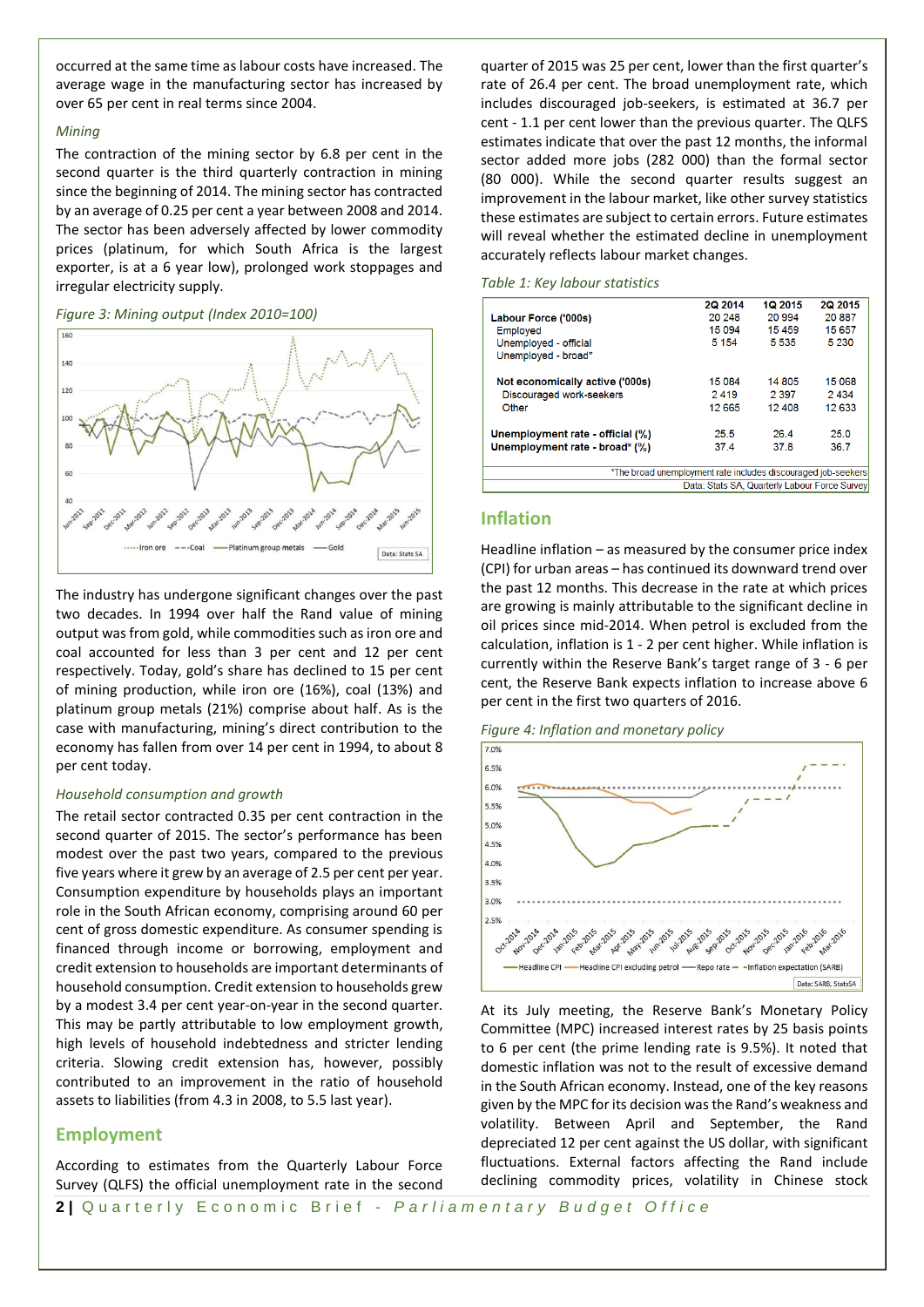markets, and the effects of the US Federal Reserve's monetary policy [\(see PBO June 2015 Quarterly Economic Brief\)](http://www.parliament.gov.za/content/The%20Quarterly%20Economic%20Brief%201Q2015%20final.pdf).

# **Outlook**

Following modest first quarter growth of 1.3 per cent, most analysts lowered their forecasts to below National Treasury's forecast of 2 per cent growth for 2015. Table 2 shows economic growth forecasts by different institutions. The Reuter's median forecast for 2015 – which summarises the forecasts of a wide range of economists – is only slightly below that of National Treasury. However, these forecasts do not reflect the recent contraction in the second quarter.

Compared to the first half of last year, the economy has grown by 1.62 per cent. For National Treasury's forecast to be realised, the economy would need to grow by 2.37 per cent for the second half of the year compared to the same half of 2014.

#### *Table 2: Change in SA growth outlook*

| <b>GDP Growth Outlook</b>                   | 2015 | 2016 | 2017 |
|---------------------------------------------|------|------|------|
| <b>National Treasury Budget Review 2015</b> | 2.0% | 2.4% |      |
| South African Reserve Bank - May 2015       | 2.1% | 2.2% | 2.7% |
| South African Reserve Bank - July 2015      | 2.1% | 2.1% |      |
| Reuters median forecast - May 2015          | 2.0% | 2.4% | 2.6% |
| Reuters median forecast - August 2015       | 1.9% | 2.1% | 2.5% |
| Bureau of Economic Research - May 2015      | 1.7% | 2.1% |      |
| Bureau of Economic Research - August 2015   | 1.7% | 1.7% |      |

Growth in the remaining two quarters depends on a range of domestic and international factors, among which is the growth of South Africa's main trading partners. The Reserve Bank expects growth among these countries to be 3 per cent, slightly lower than in 2014. Continuing slow growth in domestic consumption expenditure and fixed capital investment, as well as electricity supply constraints, will put pressure on growth.

# <span id="page-2-0"></span>**Feature:** *Commodities*

South Africa's mineral resources have been a significant driver of economic growth since the first diamonds were discovered along the banks of the Orange River in the 1870's. Today, the country is the world's largest producer of chrome, manganese, platinum, vanadium and vermiculite. It is the second largest producer of ilmenite, palladium, rutile and zirconium and the third largest coal exporter. Once the largest gold producer in the world, South Africa now ranks 5th among its peers.

In 2014, the export value of all South Africa's mineral products amounted to approximately 30 per cent of total exports. Besides employing thousands of workers and generating revenue for the state, it is also heavily relied upon by the manufacturing and services sectors for business. The mining sector is, therefore, critical to the South African economy.

China is one of the largest consumers and producers of mineral resources. Towards the late 1990s, Chinese demand for minerals began to exceed its own output, creating a need

for imports. Between 2002 and 2008, this surge in demand accounted for 61 per cent of the increase in iron ore trade, 45 per cent of lead ore, 31 per cent of nickel ore and 29 per cent of copper ore trade globally. <sup>2</sup> By 2008, China's per capita consumption of minerals amounted to one and a half times the world's average levels.<sup>3</sup>

Since the late 1990s, commodity prices – typically priced in US dollars – have been driven upward by an increase in demand for minerals.

*Figure 5: Chinese economic growth and commodity prices, 1981 - 2014*



Figure 5 shows the trends in Chinese growth alongside commodity prices from 1996 onwards. Given the increased contribution of China to global demand for minerals, Chinese economic growth is believed to have a significant effect on commodity prices.

Commodity exporting countries have benefitted from the surge in Chinese mineral imports, through an increase in the volume of exports and the price of these. South Africa is no exception. Over the last 15 years, China has become South Africa's largest trading partner, with particular interests in iron ore, platinum and manganese products.

*Figure 6: Cumulative value of South African mineral product exports, 2011*



At the end of 2011, the value of South African mineral products exported to the rest of the world had grown to

**3** | Quarterly Economic Brief - *Parliamentary Budget Office*